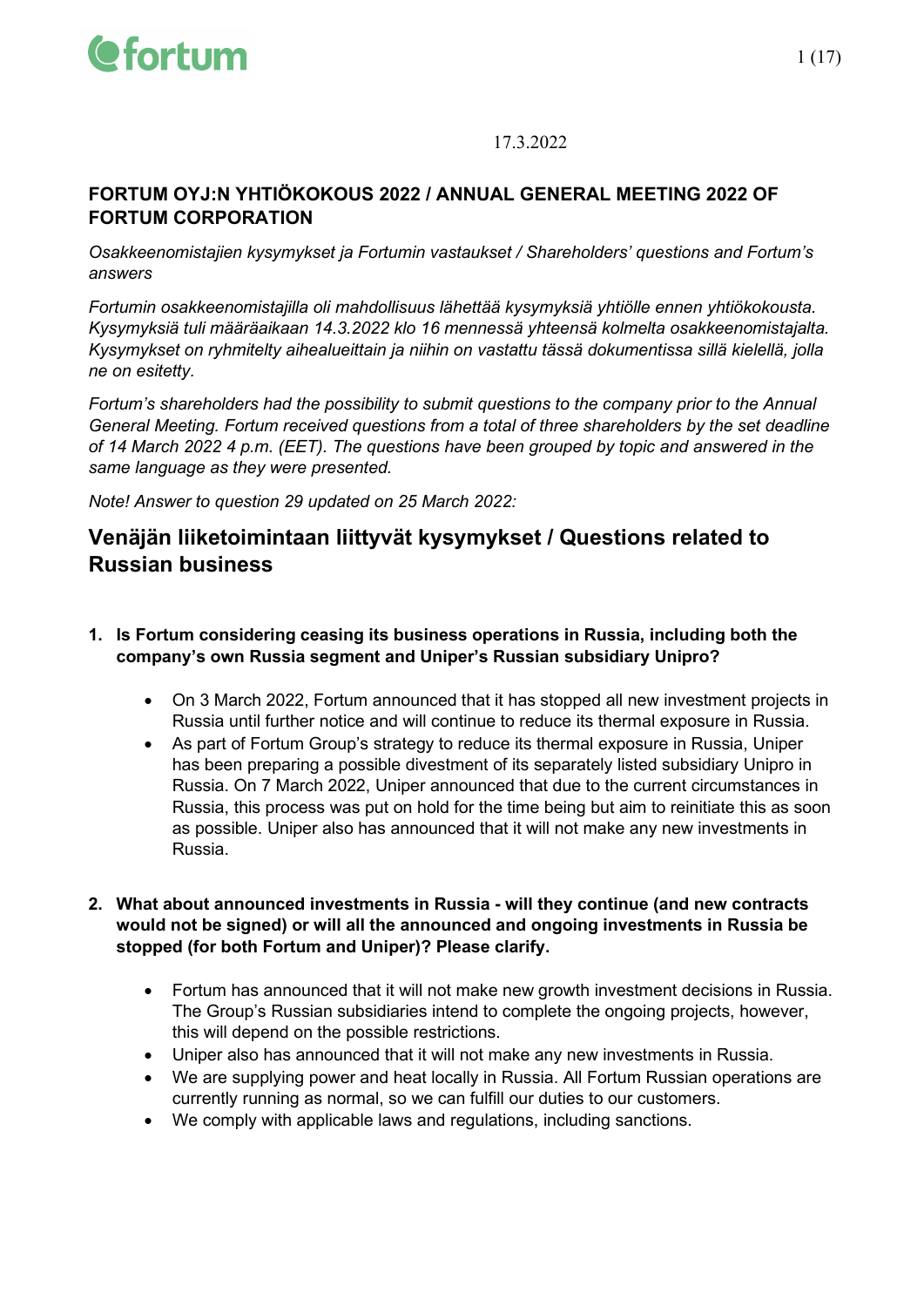## *<u>Cfortum</u>*

- In case further escalation of events would hinder us from fulfilling our energy delivery commitments to our European customers, we would work with our respective regulators and governments to find a joint solution.
- **3. Is Fortum considering stopping all imports of energy from Russia? Including fuels used for the company's own energy production (natural gas, coal, uranium and biomass) and fuels sold to third-party customers through Uniper's trading business.** 
	- In Finland, we will not buy coal, pellets or biomass for our power plants in Espoo and Meri-Pori from Russia for the time-being.
	- For our Loviisa nuclear power plant in Finland, we currently procure fuel from the Russian fuel company TVEL. The current contract is valid until the end of our current operating licenses, i.e. until 2027 and 2030. Currently the plant has nuclear fuel in storage for up to two years. There are also alternative suppliers in the market that can cater for Loviisa.
	- In Germany, Uniper has announced that it will not enter into new long-term supply contracts for natural gas with its counterparty in Russia. The longest duration of Russian gas LTCs run beyond 2030. Gas imports from Russia and Uniper's LTCs cannot be easily replaced and Uniper is working to diversify its gas imports, moving into clean gases overtime. In the short term, Uniper is increasing LNG imports to Europe and has re-started the LNG terminal project in Wilhelmshaven. Uniper is also looking for alternatives to Russian coal and has decided not to extend its Russian coal supply contracts which run out at the end of 2022.
- **4. How much fossil or nuclear fuels did Fortum and Uniper import in 2021 from Russia? Who were the Russian counterparts? Please specify for gas, coal and nuclear fuels.**

**How much fossil or nuclear fuels did Fortum and Uniper import between January 1st of 2022 and February 23rd of 2022 from Russia? Who were the Russian counterparts? Please specify for gas, coal and nuclear fuels.**

**How much fossil or nuclear fuels did Fortum and Uniper import from February 24th of 2022 from Russia? Who are your Russian counterparts at this moment? Please specify for gas, coal and nuclear fuels.** 

- Fortum Group's fuel usage per fuel type in tons, cubic meters and as energy in 2021 will be published in Fortum's sustainability report 2021 latest by 28 March 2022. Fortum Group does not disclose the names of counterparties. The exception to this are Fortum's (excluding Uniper) nuclear fuel supplier (TVEL) and coal suppliers, which are publicly disclosed on the company's webpages: [Fortum and coal | Fortum.](https://www.fortum.com/about-us/newsroom/press-kits/fortum-and-coal) The data presented is from 2020, as Fortum's sustainability report 2021 is not published yet. Fortum's fuel usage data is published annually.
- Uniper's long-term import contracts with Russia play an essential role for the gas supply in Europe, especially in Germany which is completely dependent on natural gas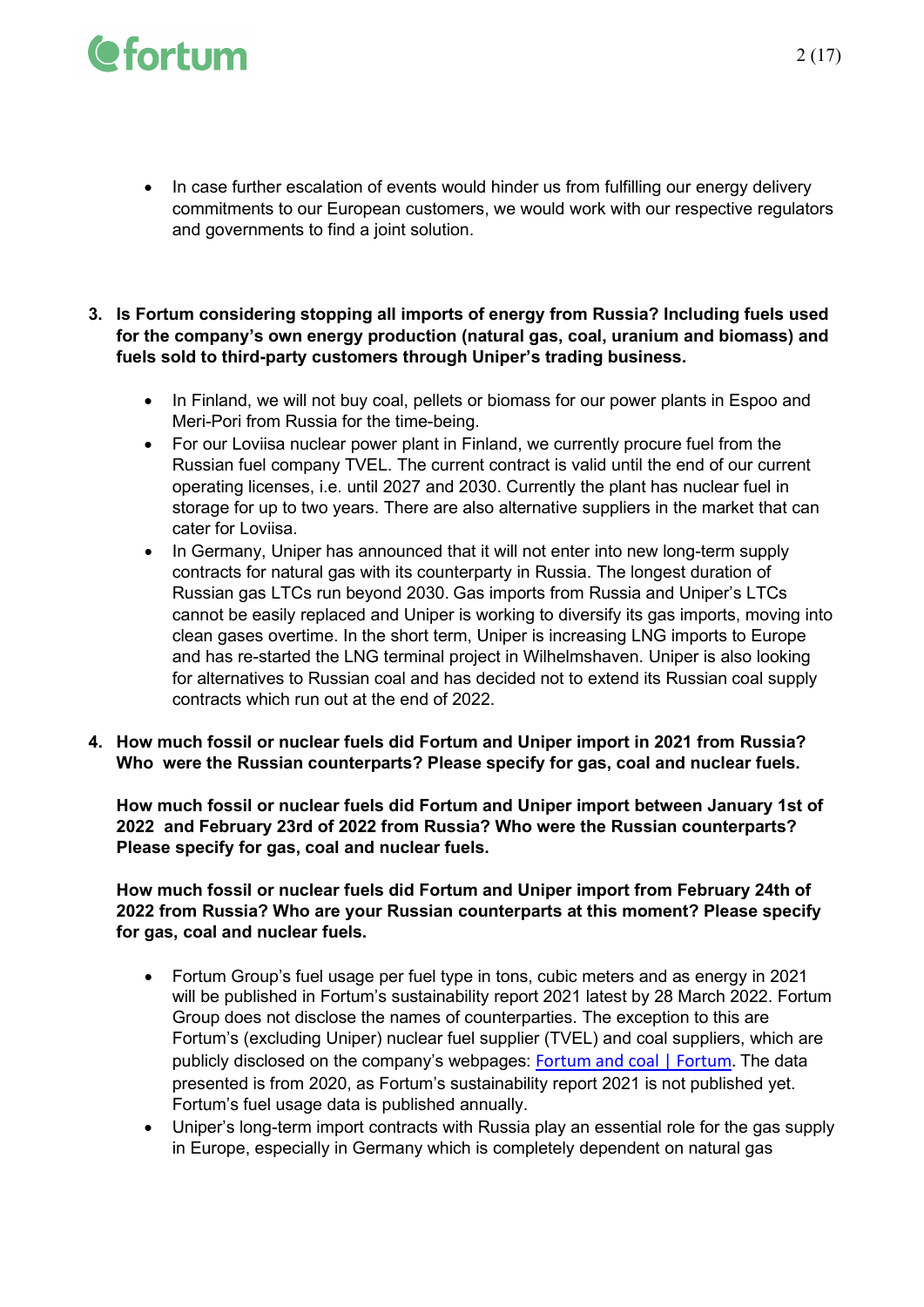

imports. Uniper's gas midstream business comprises a portfolio of around 370 TWh of long-term gas supply contracts: Of these, more than half originate from Russia. Uniper's gas supplier is Gazprom.

- In Finland, we do not buy coal, pellets or biomass for our power plants in Espoo and Meri-Pori from Russia for the time-being. Uniper will not extend Russian coal supply contracts which run out at the end of 2022. Uniper is executing its coal diversification strategy which is expected to be completed at the end of 2022 when the existing Russian coal supply contracts are finalised.
- **5. Fortum and Uniper announced to increasingly diversify their supply sources for gas and to not start any new long-term contracts for gas with Russia. Please specify the nature and scope of the existing long-term contracts with Russian counterparties. What is Fortum's and Uniper's current time frame to phase out all Russian fossil fuel and nuclear fuel supplies? Please specify for gas, coal and nuclear fuels.**
	- Over the years, we have decreased our exposure in Russian thermal production; by divesting the Tobolsk power plant in 2016 and Argayash power plant in 2021. Uniper divested its interest in the Yuzhno-Russkoye gas field in 2017. At the same time, we have been investing in wind and solar power. For now, we will not make new growth investment decisions in Russia and we will continue to reduce our thermal exposure in Russia.
	- In July 2021, Fortum announced that the Chelyabinsk CHP-2 power plant will transition from the use of coal to gas which results in Fortum's Russia Division discontinuing its use of coal by the end of 2022.
	- For our Loviisa nuclear power plant in Finland, we currently procure fuel from the Russian fuel company TVEL. The current contract is valid until the end of our current operating licenses, i.e. until 2027 and 2030. Currently the plant has nuclear fuel in storage for up to two years. There are also alternative suppliers in the market that can cater for Loviisa.
	- Uniper's long-term import contracts with Russia play an essential role for the gas supply in Europe, especially in Germany. Today, Germany is completely dependent on natural gas imports. In 2021, Germany imported just under 90 bcm of natural gas and more than a half of that amount (approx. 55%) comes from Russia.
	- Uniper's gas midstream business comprises a portfolio of around 370 TWh of long-term gas supply contracts (LTC): Of these, about a half originates from Russia. The longest duration of Russian gas LTCs run beyond 2030. Uniper is working with the German government in order to increase gas supply from alternative sources, including LNG. One example of this is the Wilhelmshaven LNG terminal project which Uniper recently restarted. In the current situation, the focus is on increasing European gas supply.
- **6. Of the approximately 200 TWh of long term supply contracts with Russia which will be kept in place: What is the duration of these ongoing contracts and when will they come to an end? Can the company provide a more detailed breakdown of these contracts, including duration, supply volume and price?**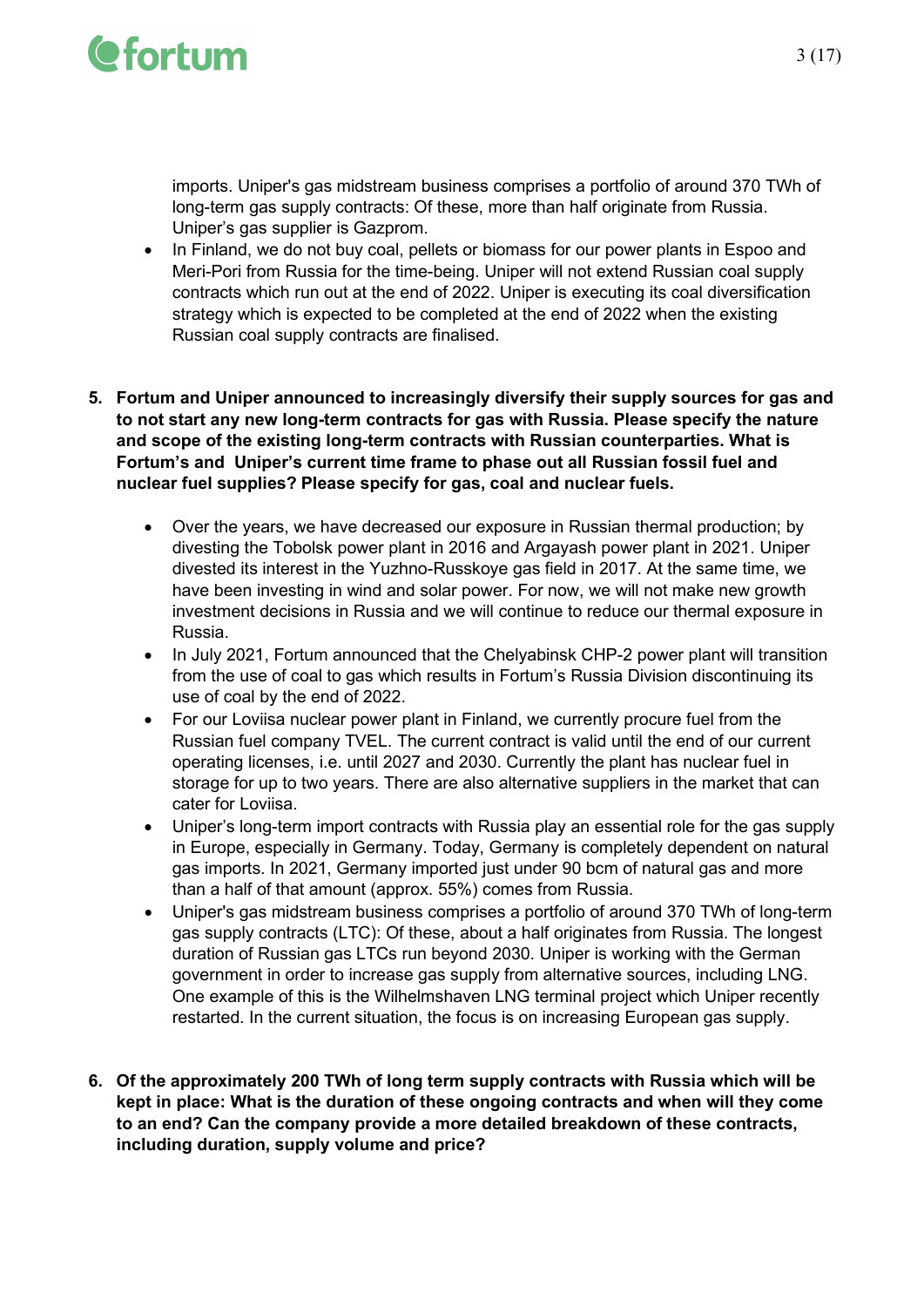- The longest duration of Russian gas LTCs run beyond 2030. Due to confidentiality clauses, Uniper cannot provide details on those contracts beyond the above information.
- [gp\\_eu\\_en\\_.pdf \(pitt.edu\)](https://eur01.safelinks.protection.outlook.com/?url=http%3A%2F%2Faei.pitt.edu%2F57997%2F1%2Fgp_eu_en_.pdf&data=04%7C01%7CIngela.Ulfves%40fortum.com%7C9241f28fb67648193d4608da066ebfb1%7C62a9c2c88b0943bea7fb9a87875714a9%7C1%7C0%7C637829369973993172%7CUnknown%7CTWFpbGZsb3d8eyJWIjoiMC4wLjAwMDAiLCJQIjoiV2luMzIiLCJBTiI6Ik1haWwiLCJXVCI6Mn0%3D%7C3000&sdata=islkk8C77O8Kdb4WGViii%2FLVp6xUmgAE%2FizNqpZU9YE%3D&reserved=0)

#### **7. How does the company intend to replace or reduce this 200 TWh supply?**

• See the answer above

#### **8. If the resurrection of the Wilhelmshaven LNG project is core to this, when is that expected to come online and what is the expected increase in costs to German consumers (given LNG will be more expensive than the existing Russian piped supply)**

- Uniper has resumed its planning for an LNG terminal in Wilhelmshaven. These activities will be closely linked to our plans to make Wilhelmshaven a green energy hub, with green ammonia import and hydrogen production to fulfill more than 10% of the German hydrogen demand in 2030.
- The project has only recently been restarted and is currently being reevaluated. It is in the interest of all stakeholders to have the terminal in operations as soon as possible, but a concrete date cannot be specified yet. It is expected that it will take at least two years of development time and consequently, any cost estimate at this point of time is too early as it will depend on a variety of factors that still are unclear.

#### **9. Please specify the origin of Fortum's and Uniper's fossil and nuclear fuel supply in 2021. Who were the most important supplier countries for gas, coal and nuclear fuels?**

• The list of Fortum Group's most significant origin countries of main fuels in 2021 will be published in Fortum's Sustainability Report 2021 latest by 28 March 2022.

#### **10. Is Fortum planning to change its supplier of nuclear fuel for the Loviisa nuclear power plants?**

• Fortum procures fuel for its nuclear power plant in Loviisa in Finland from Russian TVEL fuel company. The current contract is valid until the end of current operating licenses 2027 (Loviisa 1) and 2030 (Loviisa 2). On 3 March 2022, Fortum announced the decision to apply for new operating licenses until 2050 for its Loviisa power plant. When Fortum applies for new operating license (lifetime extension), a new tendering process e.g. for nuclear fuel, will be initiated according to Fortum's procurement procedures. Currently, Fortum has nuclear fuel in storage for approximately two years.

#### **11. Will Fortum follow Ørsted's example and donate the possible profits from its business related to Russia to humanitarian aid in Ukraine?**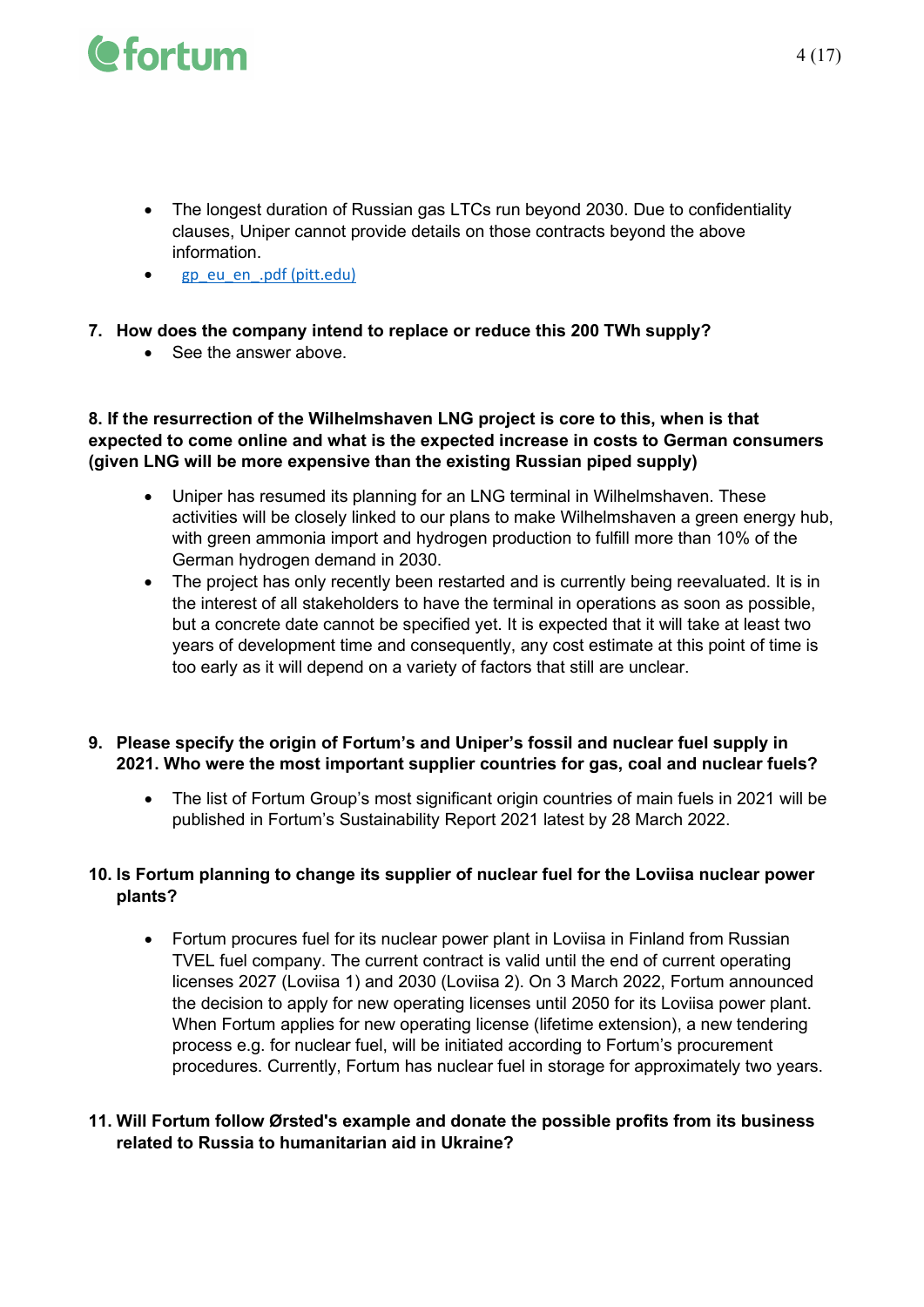- As a general rule, the General Meeting of Shareholders decides on donations. For the AGM 2022, the Fortum Board of Directors has proposed (see AGM agenda item 18) that the Board of Directors be authorised to decide on donations in the total maximum amount of EUR 500,000. The authorisation would be effective until the next Annual General Meeting.
- In March 2022, Fortum Group donated EUR 400,000 to the Red Cross. The donation is directed to support humanitarian relief actions in Ukraine and for refugees in the neighboring countries.

#### **12. What percentage of energy produced in Fortum's Russian assets is sold in Russia?**

- Fortum sells all its electricity generated in Russia to the Russian wholesale market.
- Heat is produced for the needs of local societies in Chelyabinsk and Tyumen. The heat market is regulated and the producers are required to provide heat to all at regulated prices.
- Together with our subsidiary Uniper, Fortum Group has 12 power plants in Russia with a combined power generation capacity of 15.5 gigawatts and heat production capacity of 10.2 gigawatts. In 2021, Fortum generated 71.9 terawatt-hours of electricity and produced 19.1 terawatt-hours of heat in Russia.

**13**. **Fossil and nuclear fuel imports are the biggest source for financing Russia's war against Ukraine, which includes uncounted war crimes like arbitrary shelling of civilian infrastructure, hospitals and nursery schools, the siege of entire cities and summary executions of civilians. Will Fortum and Uniper use their economic leverage and stop all imports of gas, coal and nuclear fuel from Russia immediately?**

- We have outlined our position on Russian activities above, see answers to questions 1– 3, 5.
- As an energy supplier, it is our duty to make our contribution to securing energy supply. Due to the existing contracts with Russia or Russian companies, we bear a special responsibility not only for ourselves, but also for large parts of the German industry and many households in Germany and across Europe. This view is fully in line with the political position in Europe and in particular Germany.
- **14. A coalition of Ukrainian NGOs has sent an open letter (https://en.ecoaction.org.ua/stopimport.html) to Fortum/Uniper and other important energy companies on 7 March. Will Fortum send an official response to the coalition? If so, when will this happen?** 
	- Both Fortum and Uniper have sent their responses to the letter on 15 March 2022.
- **15. Uniper signed a MoU for a long-term agreement with the Russian company Novatec for the supply of fossil gas based ammoniac. Has Fortum already canceled this deal?**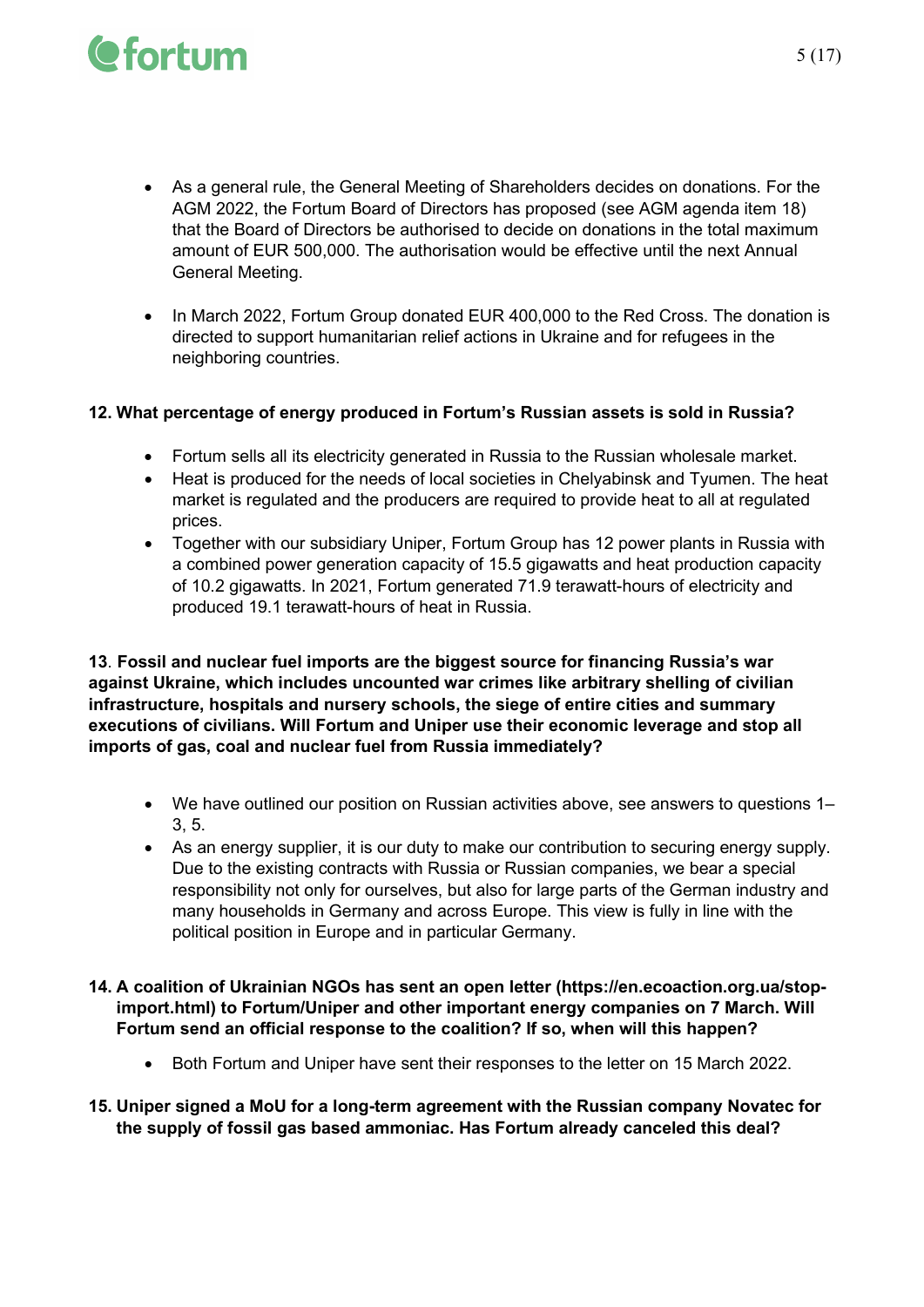

• Negotiations with the Russian company Novatek on the import of ammonia have been put on hold.

### **Nord Stream 2:een liittyvät kysymykset / Questions related to Nord Stream 2**

- **16. Uniper has announced its write-down of Nord Stream 2, but has not changed its financial outlook. How does Fortum broadly envisage the impact on its financial statements from exposure to Russia, in the short, medium and long term?** 
	- **- Profit & Loss**
	- **- Cash flow**
	- **- Balance sheet**
		- On 3 March 2022, in conjunction with Fortum's 2021 financial results, CEO Markus Rauramo outlined the share of the Group's Russian exposure. The Group's combined power generation capacity is 15.5 gigawatts (GW) and heat production capacity 10.2 GW. In 2021, we generated 71.9 terawatt-hours (TWh) of electricity and produced 19.1 TWh of heat in Russia. Our Russian generating assets and including the exposure in the Nord Stream 2 pipeline project carry a book value of approximately EUR 5.5 billion (31 Dec. 2021). In 2021, our Russian operations contributed approximately EUR 500 million in comparable operating profit, which corresponds to approximately 20% of the Group's comparable operating profit. In addition, Uniper's long-term gas contracts total approximately 370 TWh/a and approximately half of this amount is sourced from Russia.
		- On 3 March 2022, Fortum also stated that the situation around the Russian businesses is very dynamic and keeps evolving on a daily – if not hourly – basis, and it is very difficult to predict the extent of impacts on our operations in the future.
		- On 7 March 2022, it was announced that Uniper had decided to write down its full outstanding receivable related to the Swiss registered company Nord Stream 2 AG, which is the project company for the Nord Stream 2 project. Uniper is a financing partner in the project company and has a loan receivable of EUR 987 million which comprises both loan and accrued interest. The book value results from the loans originally provided to Nord Stream 2 (EUR 695 million) plus the current amount of accrued interests (EUR 292 million).
		- Following the impairment, Fortum will no longer record the related interest income of approximately EUR 100 million annually. The impairment will be recorded in Fortum's first quarter 2022 results in other financial items -net, but will be adjusted and will not affect the comparable net profit.

#### **17. Has Uniper returned its loan(s) covering EUR 987 million (of which EUR 695 million principal and EUR 292 million accrued interest) for Nord Stream 2, and to which lender(s)?**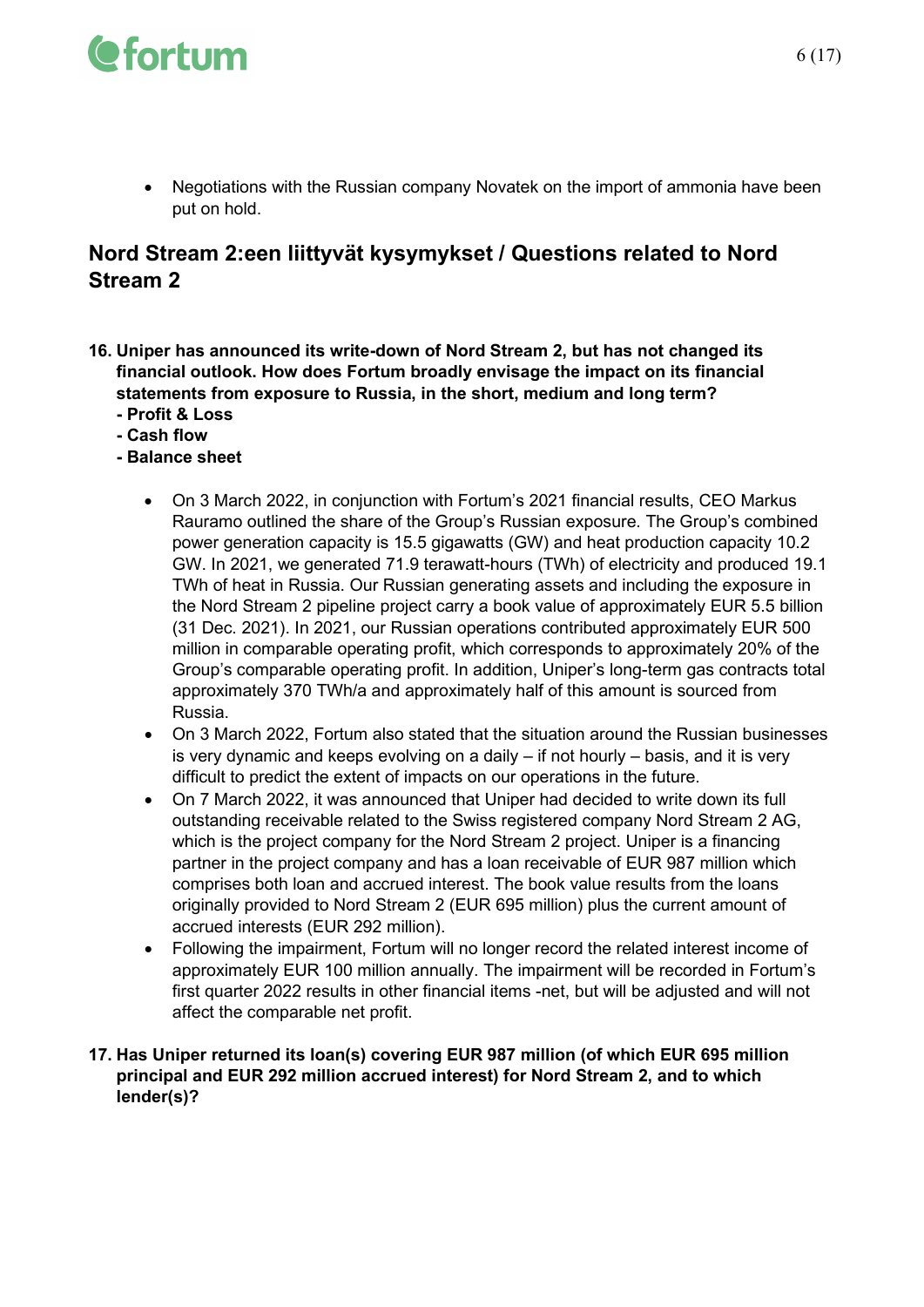- Under the contractual agreements, Uniper in its role as a lending partner has provided financing to Nord Stream 2, and not the other way around. Accordingly in this context, there is nothing to be returned from Uniper.
- On 7 March 2022, Fortum announced that Uniper had decided to write down its full outstanding receivable related to the Swiss registered company Nord Stream 2 AG, which is the project company for the Nord Stream 2 project. Uniper has a loan receivable of EUR 987 million which comprises both loan and accrued interest. The book value results from the loans originally provided to Nord Stream 2 (EUR 695 million) plus the current amount of accrued interests (EUR 292 million).
- Following the impairment, Fortum will no longer record the related interest income of approximately EUR 100 million annually. The impairment will be recorded in Fortum's first quarter 2022 results in other financial items -net, but will be adjusted and will not affect the comparable net profit.

### **Strategiaan liittyvät kysymykset/ Strategy-related questions**

- **18. Fortum obviously made the wrong strategic decision to heavily rely on a huge gas portfolio, mostly from Russia. Will this now finally lead to a complete turn-around of the company's strategy? Will new investment be made into wind and solar instead of fossil gas or fossil based blue hydrogen or ammoniac?** 
	- Fortum's strategy is unchanged. Our strategy is to drive the clean energy transition and deliver sustainable financial performance. Aligned with the goals of the Paris Agreement, Fortum targets carbon neutrality by 2050 at the latest with ambitious midterm targets. Our future growth will be driven by  $CO<sub>2</sub>$ -free power generation and clean gas, sustainably transforming our own operations to become carbon neutral and engaging customers and society to decarbonise. Our strategy's main pillars are: 1) Transform own operations to carbon neutral
		- 2) Strengthen and grow in  $CO<sub>2</sub>$ -free power generation
		- 3) Leverage strong position in gas to enable the energy transition and
		- 4) Partner with industrial and infrastructure customers.
- **19. Peer companies such as Enel, EDF or Orsted have far more ambitious expansion plans for renewables. Looking at the top tiers, e.g. Engie has a 40-fold higher target for wind and solar for 2030 than Fortum/Uniper. Will Fortum now finally speed up its transition to renewables more rapidly? If so, please specify with regard to management and capex decisions.** 
	- Fortum announced on 3 March 2022 that the company estimates its capital expenditure, including maintenance but excluding acquisitions, to be approximately EUR 1,500 million in 2022, of which the share of maintenance capital expenditure is estimated to be approximately EUR 800 million, well below the level of depreciation.
	- We will also focus on growing a sizeable portfolio of onshore wind and solar based power generation primarily in Europe to make it a meaningful EBITDA contributor. The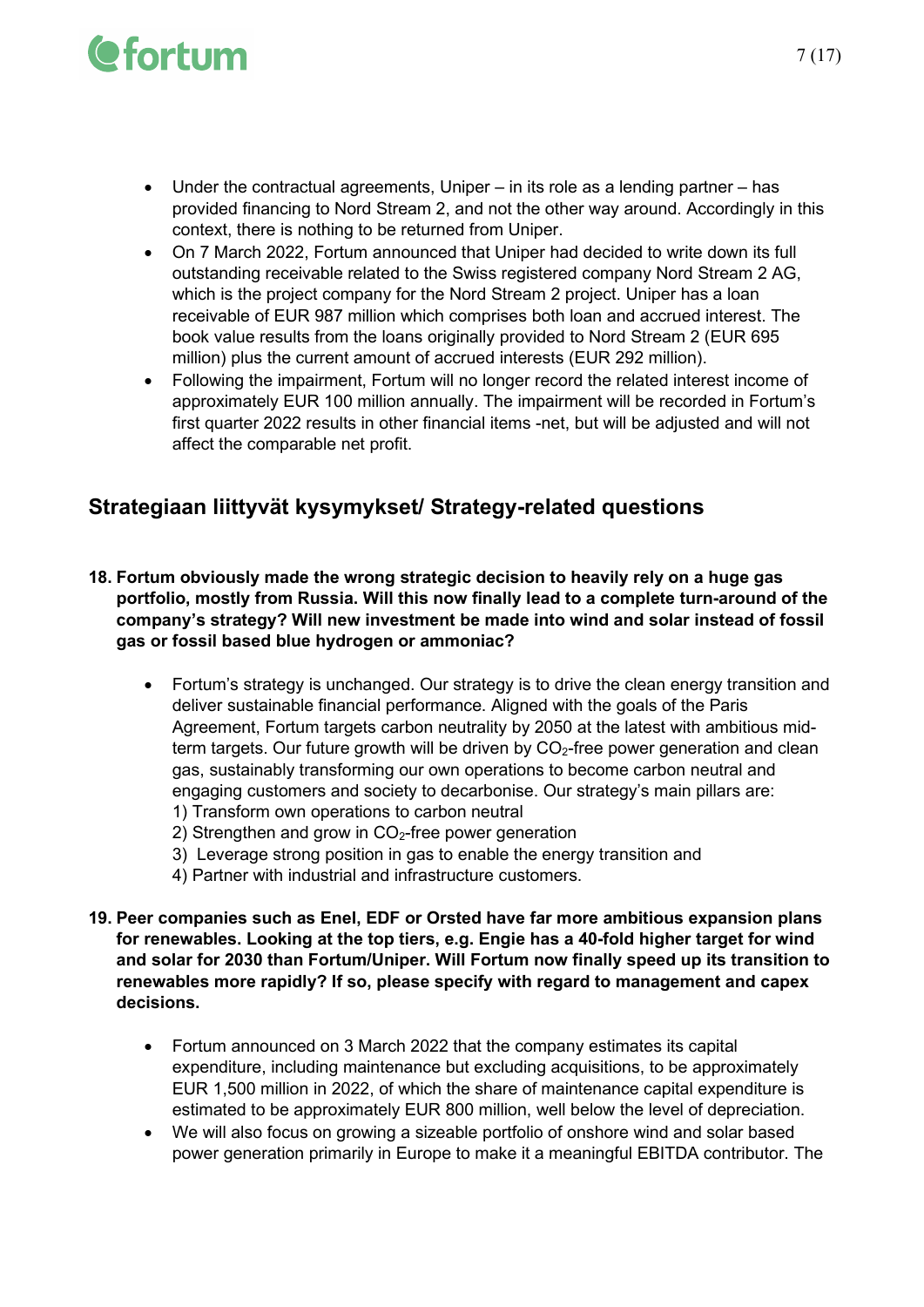

target is to build 1.5–2 GW of new capacity by 2025. Fortum is already the 3rd largest CO₂-free power generator in Europe.

### **Taloudelliseen asemaan ja suojauksiin liittyvät kysymykset / Topics related to financial position and hedging**

#### **20. What is Fortum's currency exposure to the Russian Rouble? What is the expected impact on the company's financial position?**

• The Russian rouble (RUB) has depreciated significantly from the closing rate as of 31 December 2021. If this prevails, it has a negative translation impact on Fortum Group's earnings, assets and liabilities denominated in RUB. Income statement and cash flow statement of subsidiaries, whose functional currencies are not euro, are translated into euro using the average exchange rates; whereas the balance sheets of such subsidiaries are translated into euro using the closing exchange rates on the balance sheet date. (see note 1.5.3)

#### **21. Balance Sheet / Indebtedness – shortening maturity profile: Why did Uniper restructure its debt during autumn 2021?**

• Uniper did not restructure its debt in 2021; Uniper was largely a debt-free company until then. Due to highly volatile and strongly increasing commodity market prices, Uniper extended its set of financing tools by new financing measures like a intercompany financing with Fortum (in total EUR 8 billion) and a facility granted by state-owned KfW bank (EUR 2 billion) to meet liquidity needs based on its business activities, mostly related to gas mid-stream activities and Nordic power hedgings.

#### **What is the exposure to this debt of:**

#### **- Uniper / Unipro?**

• All newly implemented financing measures are dedicated to Uniper. Unipro maintains own financings for working capital etc. (due to legal reasons) and was not part of the liquidity financing exercise in 2021.

#### **Direct Russian operations of Fortum?**

• The financing measures have no relation to Fortum's (excluding Uniper) operations in Russia.

#### **For what purpose was a much higher percentage of debt raised than returned before the debt restructuring?**

• Uniper did not restructure its debt in 2021; Uniper was largely a debt-free company until then. Due to highly volatile and strongly increasing commodity market prices Uniper extended its set of financing tools by new financing measures like a intercompany financing with Fortum (in total EUR 8 billion) and a facility granted by state-owned KfW bank (EUR 2 billion) to meet liquidity needs based on its business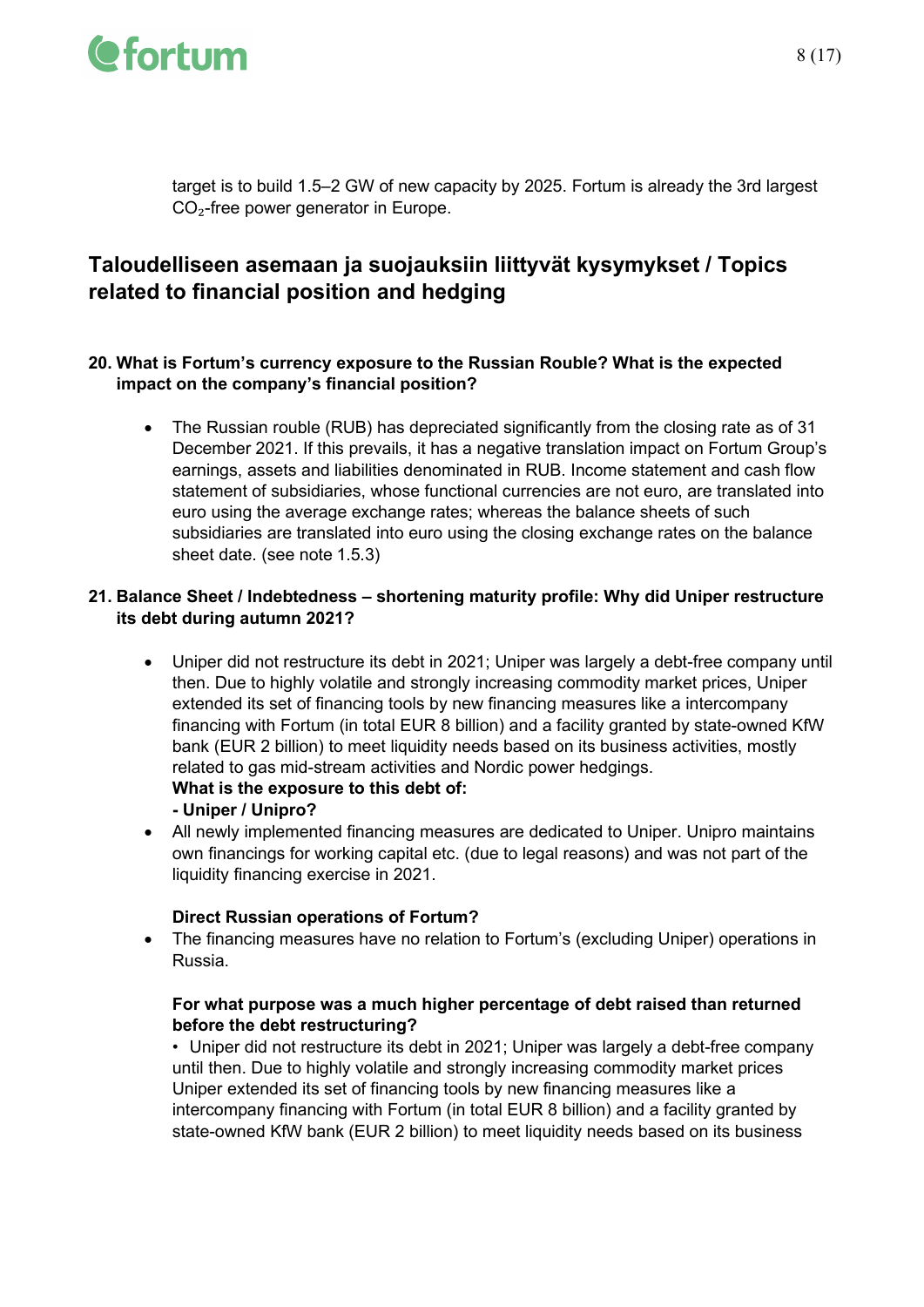

activities, mostly related to gas mid-stream activities and Nordic power hedgings.

- **22. Please explain the huge increase in current financial receivables since 2020. For example what is behind the increase in 'margining' receivables from EUR 898 million at end-2020 to EUR 7,866 million at end-2021 (as per Uniper Annual Report page 184). What is the reason for the huge increase in derivative financial instruments in both balance sheets (asset and liability side) of Fortum and Uniper?** 
	- During the early winter season, the very volatile commodity markets with unprecedentedly high prices resulted in significantly higher margining requirements for European market participants. Fortum's subsidiary Uniper is hedging its asset positions with forward commodity sales, which are often subject to margining payments. When commodity prices increase, the mark-to-market value of those deals decline, which triggers additional margining payments for Uniper. When the underlying gas and power positions go into delivery or commodity prices decline, the margining payments are returned to Uniper.

#### **23. Saisimmeko lisätietoja johdannaisten käytöstä ml. tausta suojauslaskennan käytön tasolle (joka on esitetty tilinpäätöksen kohdassa 4.1.3.), sekä riskienhallinta ja varautuminen vakuusvaatimuksiin?**

- a. Fortumin liiketoiminta on alttiina hintojen vaihtelulle sekä energian tuotannossa, siirrossa että myynnissä käytettävien hyödykkeiden saatavuudelle. Pääasiallisesti riskit liittyvät sähkön hintaan ja volyymiin, kaasun hintaan ja volyymiin, päästöjen hintaan sekä polttoaineiden hintaan että saatavuuteen. Fortum suojaa hyödykemarkkinariskejään vähentääkseen kassavirtojen volatiliteettia ja parantaakseen tuloksen ennakoitavuutta. Hyödykemarkkinariskien suojauksen ja hyödykemarkkinakaupankäynnin riskienhallinta perustuu alan yleisiin standardeihin, ja siinä huomioidaan tehtävien eriyttäminen sekä päivittäisen tuloksen, positioiden ja riskin laskenta, valvonta ja raportointi. Fortum on määrittänyt kontrollit, joilla varmistetaan, että kaupankäynti on hyväksyttyjen rajojen ja mandaattien puitteissa. Suojaustoiminnassa käytetään sekä rahoitusjohdannaisia että kiinteähintaisia fyysisiä toimitussopimuksia. Johdannaissopimuksia solmitaan myös kaupankäyntitarkoituksessa, jolloin noudatetaan sekä tiukkoja sisäisiä rajoituksia että ulkoisia sääntelyrajoituksia. (Liitetieto 4.1.)
- b. Fortum on aktiivisesti pienentänyt vakuusvaateitaan siirtämällä positioita pois vastapuolilta, jotka edellyttävät vakuuksia. Vakuusvaateita seurataan aktiivisesti ja tilannetta uudelleenarvioidaan markkinahintojen ja volatiliteetin muuttuessa tarvittavien likvideettipuskureiden varmistamiseksi myös äärimmäisissä skenaarioissa.

#### **24. Saisimmeko lisätietoja EUR 9.2 miljardin vakuussaamisen palautumisesta?**

a. Johdannaisinstrumenteilla käydään kauppaa pörsseissä ja OTC-markkinoilla valikoitujen vastapuolten kanssa perustuen kahdenvälisiin vakuussopimuksiin. Tarvittavien käteisvakuuksien määrä on riippuvainen kaupankäyntivolyymista kyseisellä markkinalla sekä johdannaisten kohde-etuutena olevien tuotteiden tulevista markkinahinnoista. Tästä johtuen Fortum ei julkista näkymää liittyen vakuuksien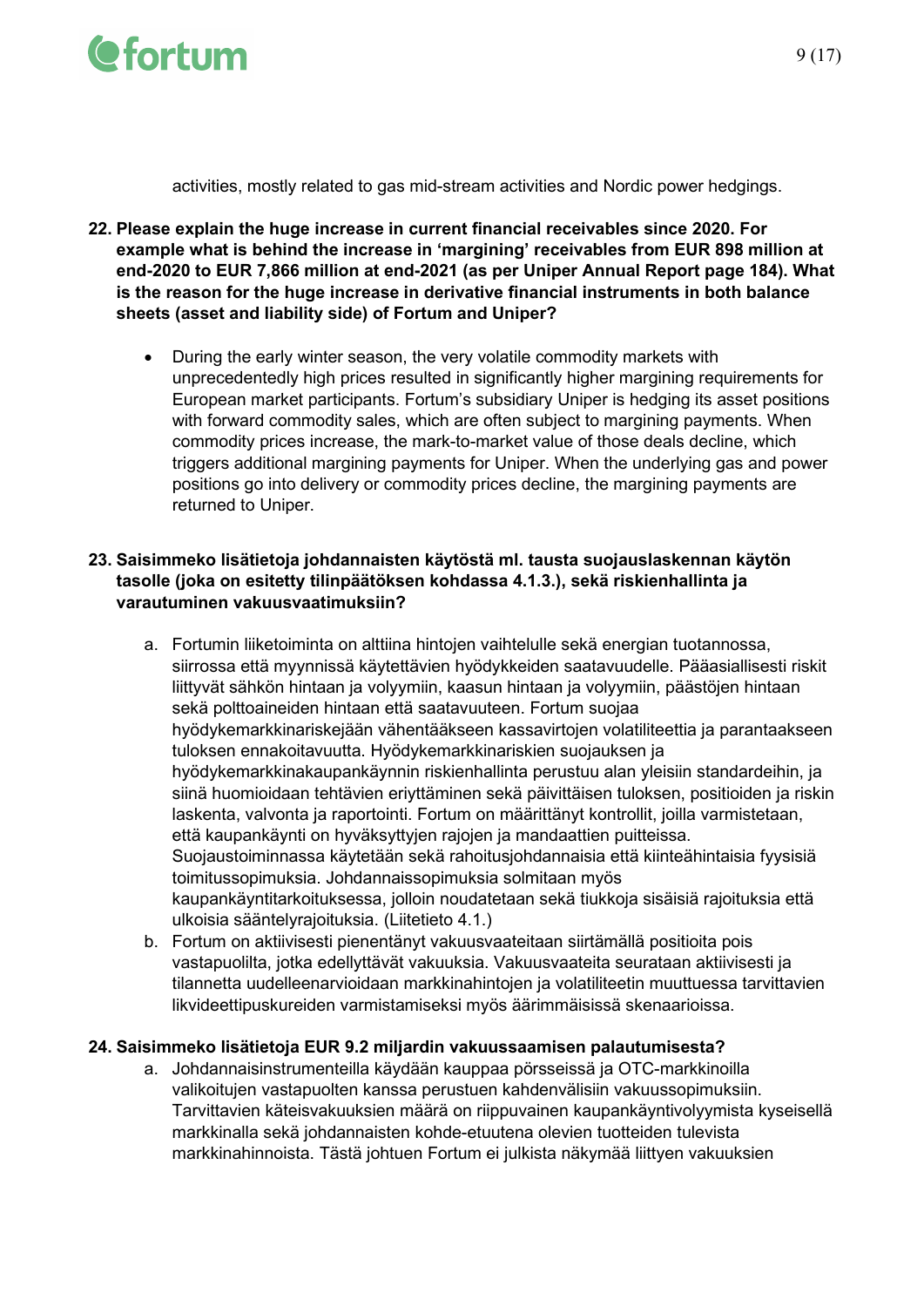

palautumiseen.

### **Uniperin liiketoimintaan liittyvät kysymykset / Questions related to Uniper business**

#### **25. Saisimmeko lisätietoja Uniperin kaasutuonnin korvaavuusjärjestelyiden etenemisestä.**

- Kuten Fortum tiedotti 14.3.2022, Fortumin ja Uniperin käsitys on, että mikäli kaasun tuonnissa Venäjältä Saksaan olisi merkittäviä katkoja eli kaasun tuontia rajoitettaisiin Eurooppaan, Saksassa astuisi voimaan laissa määritelty hätätila. Tällaisessa hätätilanteessa Saksan liittovaltion verkkoviranomainen (Bundesnetzagentur) vastaisi kaasun jakelusta yhteistyössä EU:n viranomaisten kanssa ja niiden valvonnassa. Fortumin ja Uniperin käsityksen mukaan tällaisessa tilanteessa Uniper olisi vapautettu velvollisuudestaan hankkia korvaavia kaasuvolyymejä markkinoilta.
- Fortum myös julkisti 3.3.2022 yhtiön toimitusjohtaja Markus Rauramon lausunnon, jossa todetaan muun muassa kuinka Ukrainan-kriisi osoittaa Euroopan energiasiirtymällä olevan kiire. Euroopan omavaraisuus energia-asioissa on noussut yhtä tärkeäksi kuin energian puhtaus, kohtuuhintaisuus ja toimitusvarmuus. Edistämme tätä tavoitetta investoimalla eri puolilla Eurooppaa puhtaaseen sähköön, entistä puhtaampaan kaasuun ja joustavuutta lisääviin ratkaisuihin.
- Samassa 3.3.2022 julkaistussa lausunnossa Fortumin toimitusjohtaja Markus Rauramo totesi, että Fortum käy jatkuvaa keskustelua Suomen ja Saksan hallitusten kanssa siitä, kuinka Fortum-konserni voi tukea toimitusvarmuutta hiilestä luopuvassa Euroopassa.

#### **26. Gas storage: How will the gas storage capacities in Austria / Germany be filled before next winter?**

- Security of supply is a systemic issue and therefore high on the agenda of regulators across Europe and particular Germany.
- Adequate regulatory measures are currently under discussion. Uniper will continue to contribute to security of supply with its broad portfolio of e.g. storage capacities and with the LNG portfolio.
- **27. Post-merger integration: Why has there been a delay in the reorganisation of business segments since the merger of Fortum and Uniper? As both Fortum and Unipro have assets in Russia, is it due to announced plans to divest Unipro? Will Fortum's and Uniper's operations be consolidated per country and per segment, not only in financial terms?**
	- Fortum is the majority shareholder of Uniper with the ownership of 78% (31.12.2021). However, Uniper is a separate listed company operating under German law and regulations. Fortum consolidates Uniper as a subsidiary and reports it as a separate reporting segment.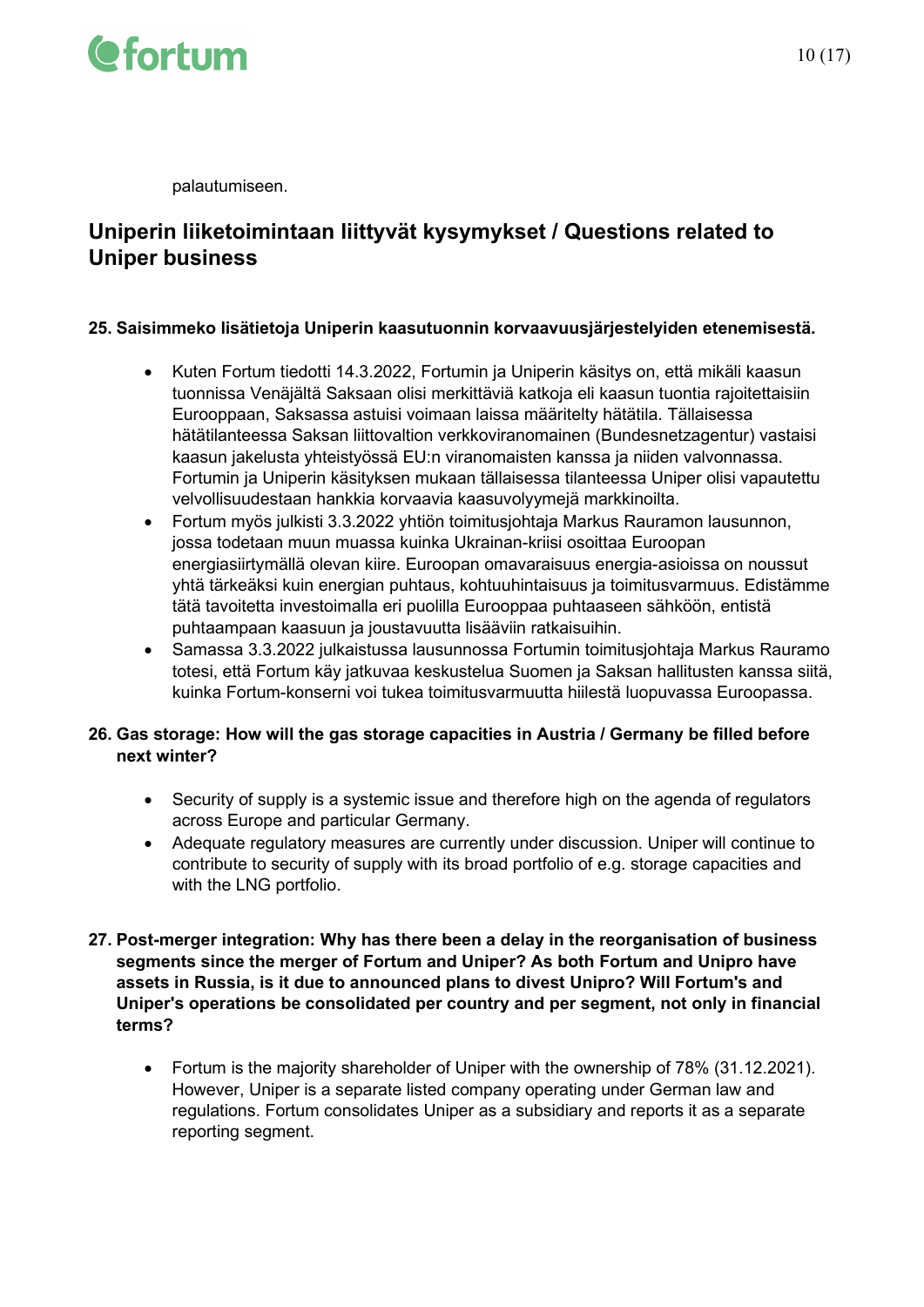#### **28. What was the rationale for the decision to divest Unipro, taken last year - Are there any repercussions to Fortum's intention to acquire 100% of Uniper?**

- Fortum continuously reviews, rotates, optimises businesses to create further value and to enable new growth in strategic areas. In particular, Fortum has a good track-record in transforming and decarbonising assets and businesses.
- The decision by Uniper to start a divestment process of Unipro is in line with statements to over time reduce the Group's Russian exposure. Uniper announced on 7 March 2022 that due to the current situation, Uniper has halted the process for the time being and it will be restarted as soon as it is feasible.

#### **29. When does Fortum expect to achieve 100% ownership of Uniper? Has this process been put on hold?**

- Our cooperation stepped up in 2021 on several levels and in particular in the three strategic areas that were announced in December 2020: Nordic hydro and physical trading optimisation, wind and solar development, as well as hydrogen with the ambition to create value for both companies, and, in particular, for our customers.
- We will continue to further deepen our cooperation. Our focus is clearly on the business where we see the fastest and most necessary progress. We see progress on the business front as quite independent from the ownership aspect and any further investment into Uniper would be a financial consideration. *(Sentence updated 25 March 2022, previously: We see progress on the business front as quite independent from the ownership aspect and for us Uniper is a financial investment.)*
- We have said that our target is to achieve financial cooperation benefits of approximately EUR 100 million by the end of 2025. These benefits are expected to materialise gradually with a half of it achieved by the end of 2023.
- **30. In your financial report 2021 Fortum states that the company and especially Uniper's gas business profited from the higher power and gas prices. This significantly contributed to the Group's comparable operating profit which increased by 89%. Can you please state how much Uniper profits from the even higher gas prices since the beginning of the year and especially since the beginning of the invasion of the Ukraine?** 
	- We do not provide guidance on the Fortum result and we do consequently not comment on the financial performance of any ongoing quarter or reporting time period.
	- Fortum and Uniper disclose information on the companies' financial and operating performance in connection with financial reporting: Uniper publishes its interim report for January-March 2022 on 3 May 2022 and Fortum on 12 May 2022.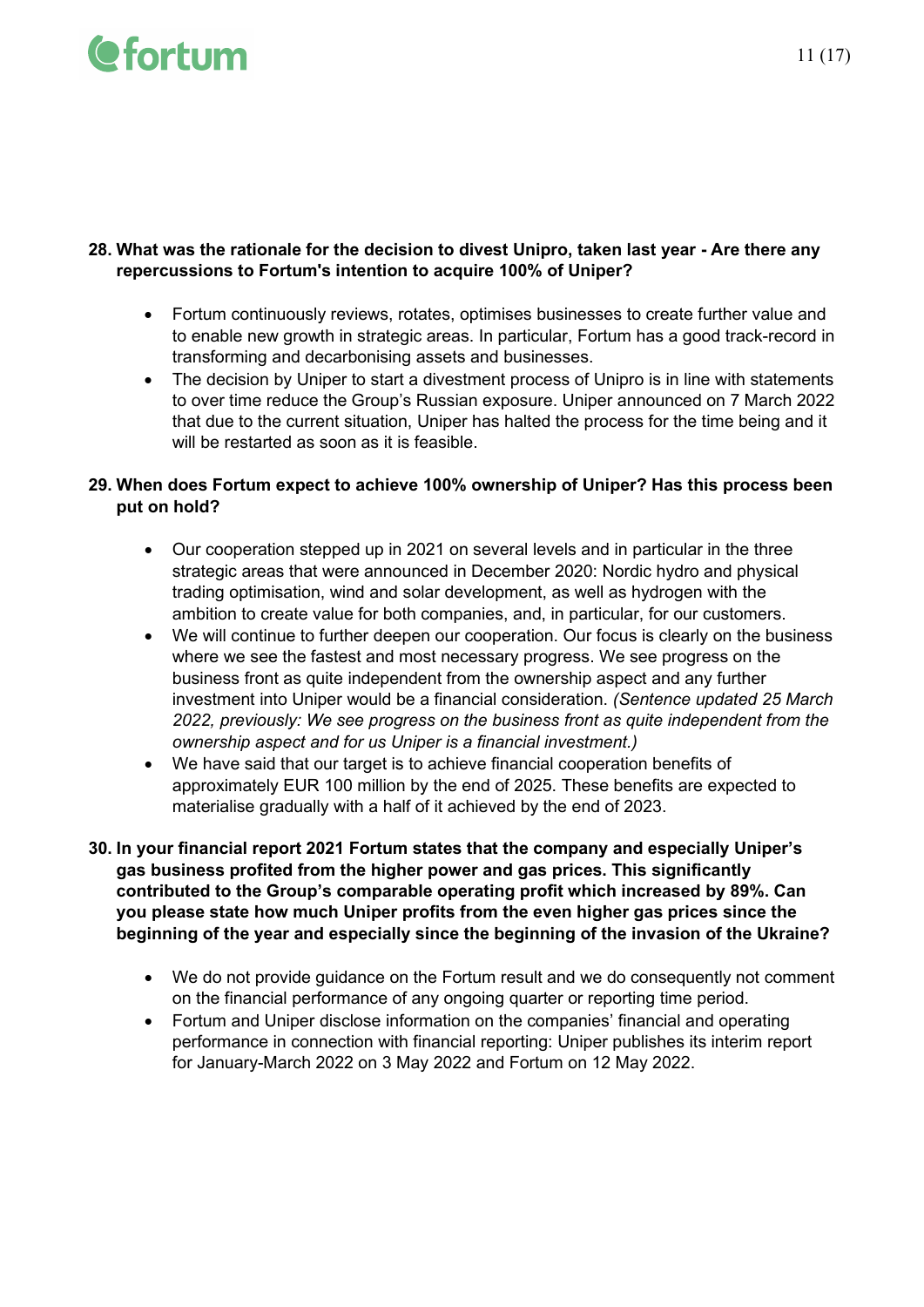### **Ilmastotavoitteisiin sekä ympäristövaikutuksiin liittyvät kysymykset / Questions related to climate targets and environmental impact**

#### **31. Yhtiön Scope 1 päästöt ovat nousseet merkittävästi syksyn tasosta vuoden 2021 lopulle, mistä tämä johtuu?**

• Koronapandemian helpottamisen myötä sähkön- ja lämmöntuotannon tarve on kasvanut ja palannut vähintäänkin pandemiaa edeltävälle tasolle Venäjällä ja Euroopassa. Sähköntuotanto on kasvanut etenkin hiiltä käyttävillä voimalaitoksilla, kuten Ratcliffessa Isossa-Britanniassa ja Datteln 4:llä Saksassa.

#### **32. Gas clean-up' strategy**

**Does management have a concrete plan for the gradual decarbonization of its gas plants, with key steps, timeline and projected costs? When will it be published?**

**What are the expected costs for retrofitting gas power plants to burn 5%, 20% and 100% hydrogen?**

**What is Fortum's plan for securing a supply of low carbon hydrogen to its power plants?**

**Given the expected high and volatile gas prices, will the company amend its 'colourblind' view towards hydrogen sources, and omit blue hydrogen as a solution?**

**What are the expected hydrogen volumes required to achieve carbon neutrality of power by 2035? Can these volumes be satisfied with renewable hydrogen alone?**

**What is the required price of supplied hydrogen for Fortum to consider the fuel costcompetitive with gas for power generation?**

- Fortum Group's strategic targets regarding gas include both secure supply of gas and transition to clean gas over time.
- Uniper is firmly committed to ensuring that our gas power plants are operated as soon as possible with climate-neutral fuels in line with the timeframes for climate neutrality in Germany and the EU. In this way we avoid a lock-in of CO2 and stranded investments. For example, Uniper works together with Siemens and GE to explore, assess, and develop technology options for decarbonization of the gas power fleet.
- Fortum Group's strategic target is to build on first-mover position in hydrogen.
- With respect to the "colors" of hydrogen, in principle we still consider blue and turquoise hydrogen to be sensible technologies on the way to a green hydrogen economy, but these gases are not feasible due to the current gas price development and the aim to diversify Europe's gas supply. To build up a hydrogen economy in the upcoming years,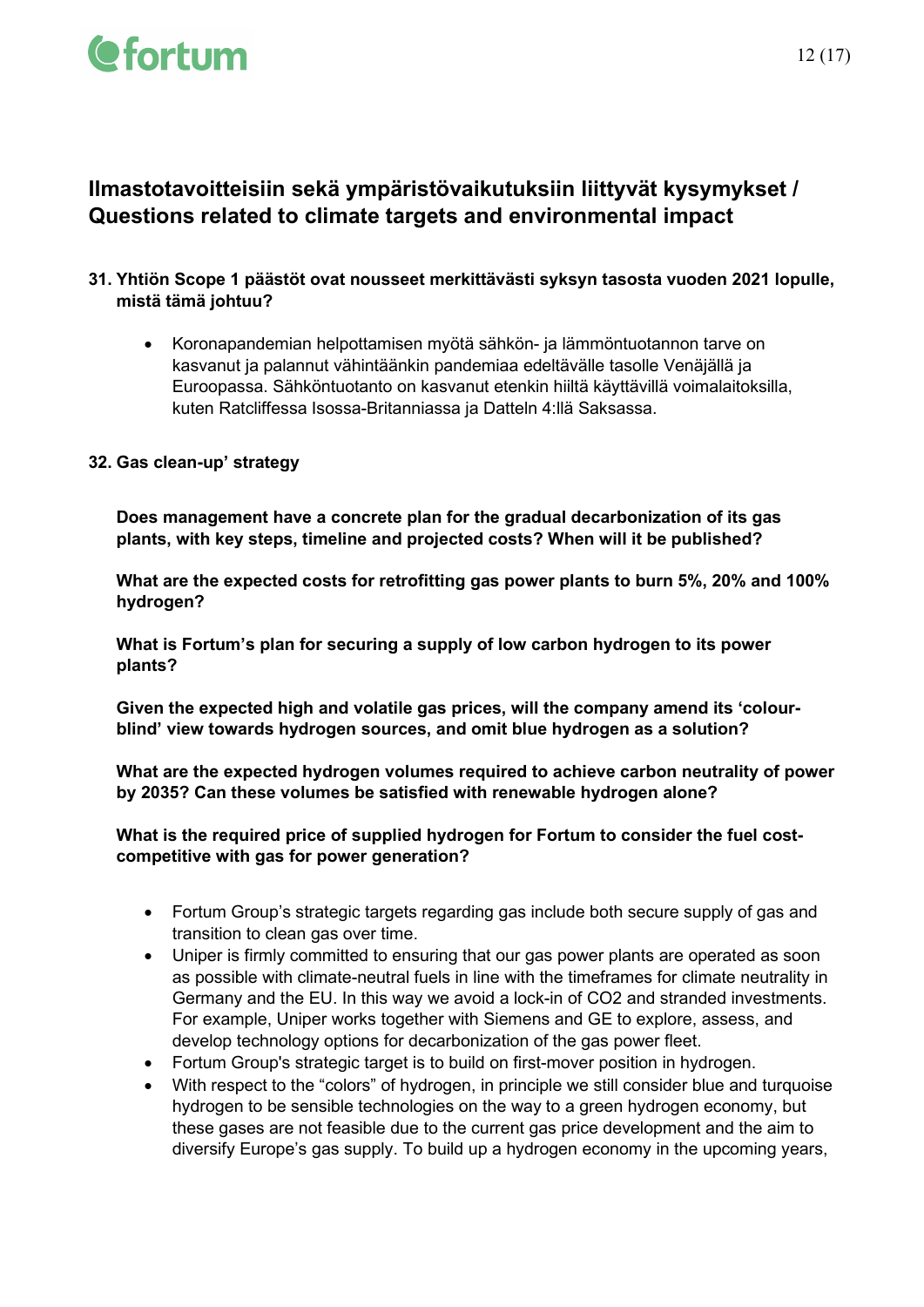

for example Germany cannot produce the green hydrogen by itself, we will have to import hydrogen. At the moment the price of hydrogen is not competitive.

- The hydrogen economy is at a nascent stage, and the regulatory environment will be crucial in defining how rapidly hydrogen can contribute to the decarbonisation of the economy, especially hard to abate sectors. All forms of CO2-free electricity are needed for hydrogen production, and regional differences need to be acknowledged in the hydrogen requirements.
- **33. To what extent does Fortum's plan to achieve "European generation carbon neutral latest by 2035 (Scope 1, 2)" depend on the following:**

**1) Increased generation from wind, 2) Increased generation from solar, 3) Reduction of demand (e.g. increased electrification of end-uses, demand response, grid flexibility, energy efficiency, etc.), 4) Conversion of coal-fired to biomass-fired power plants, 5) Conversion of coal-fired to gas-fired power plants, 6) Conversion of gas-fired to hydrogen-fired power plants, 7) Blue Hydrogen, 8) The purchasing of Carbon offsets to claim net zero (without achieving absolute zero emissions), 9) Other technologies or methods (please specify)?** 

- Fortum has a solid plan for and a track record of decarbonising its value chain. Our coal-exit is proceeding well and within less than one year, we have been able to announce accelerated coal phase-out of six of our coal-fired power plants in Germany and the UK compared to the original timetable, and will cease the use of coal in our Russia segment by the end of 2022.
- By 2030, Fortum will phaseout or exit about 8 GW of coal-fired power generation. We will also strengthen and grow in CO2-free power generation.
- Fortum's carbon neutrality target (Scopes 1 and 2) relates to absolute emissions, not to carbon intensity, thus only reduction of absolute emissions play a role here. But when it comes to solar and wind, Fortum Group has the target to build 1.5-2 GW new renewable capacity by 2025.
- The Group is implementing technical upgrades, improving production processes, and pursuing operational excellence which will increase power plants' efficiency. Improving energy efficiency enables us to conserve energy, make more efficient use of the fuels we burn, and reduce our emissions.
- With respect to site conversions of Uniper:
	- o A key facet of Uniper's decarbonisation plan is exiting coal in Europe.
	- o Uniper has designed masterplans for all coal sites scheduled for closure to ensure that they have a viable future in greener energy world.
	- o Uniper will for example convert Scholven power station site in West-Central Germany to gas, meaning that two high-efficiency gas turbines will replace the existing coal-fired plant.
	- $\circ$  Uniper intends to transform Wilhelmshaven power plant on Germany's North Sea coast, which closed at the end of 2021, into a green hydrogen hub that by 2030 can meet 15% of the country's hydrogen needs.
- We will not rule out also to use carbon off-setting.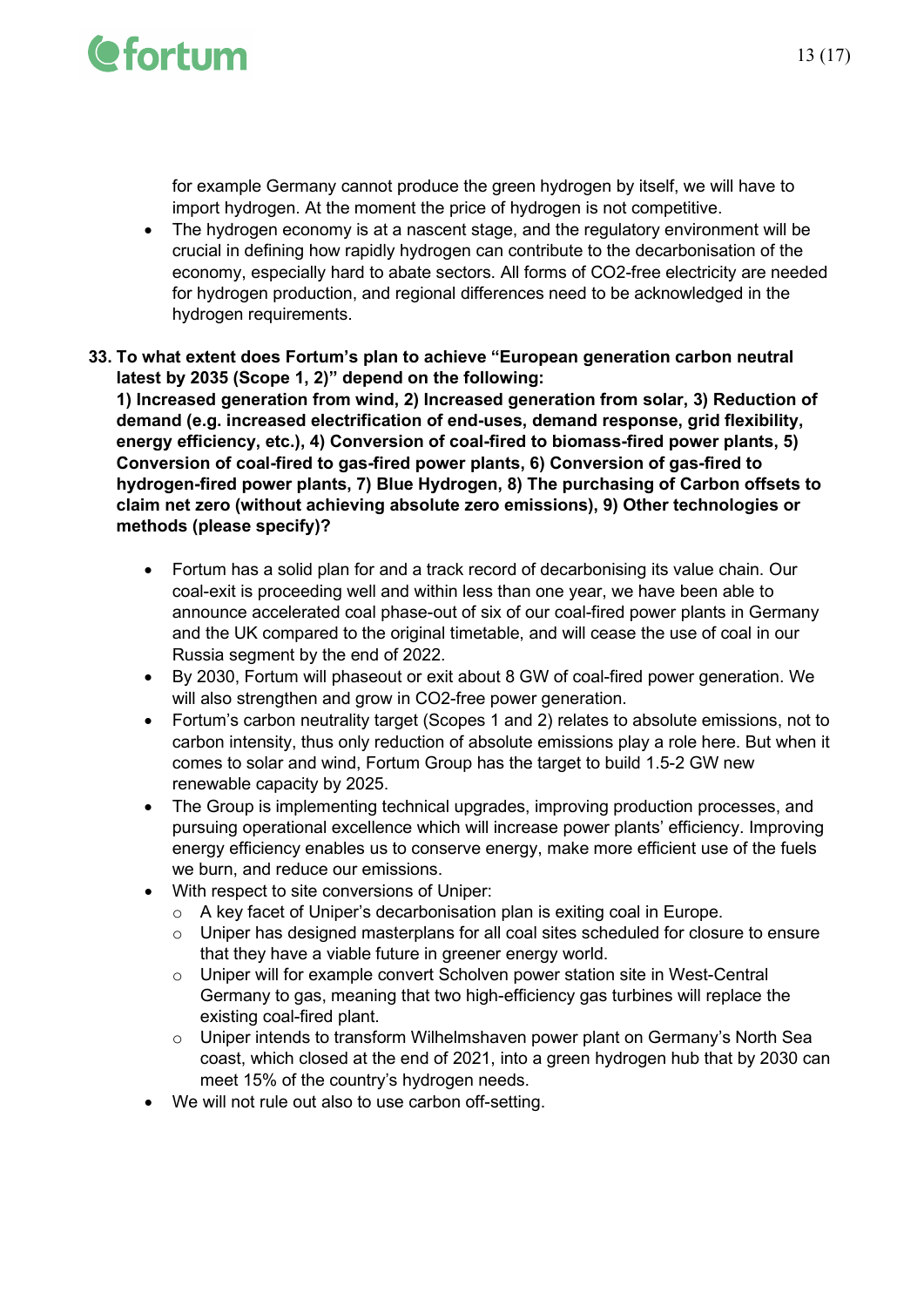- **34. Will Fortum now finally set up a climate strategy with a concrete phase-out date for gas in line with 1.5 degrees as e.g. a no gas in the power sector in advanced economies by 2035? Will the company now stop their plans to even increase their gas portfolio by 2035 compared to now?**
	- The Group's 2035 decarbonisation target for the European Generation includes also gas power stations. Fortum Group – and the German government – sees gas powered power stations crucial for the energy transition to keep up security of supply.
	- Together e.g. with GE and Siemens Uniper is working on solutions, that gas power stations will be able use green gas / green hydrogen as a fuel source
	- For commodities such as natural gas, a target on scope 3 means that we will work together with our upstream and downstream counterparties to reduce scope 3 emissions along the value chain (e.g. to modernize the gas infrastructure).
	- In 2035, the role of gas depends on various factors, including secure, competitive and environmentally sustainable options to generate power and heat.
- 35. **In the context of the need to end business relationships with Russian companies such as Gazprom which are financing the war in the Ukraine, we'd like to ask questions about the future gas supply of Fortum and Uniper:**

**In your answer to last year's AGM questions Fortum admitted that the human rights situation in Azerbaijan is not satisfactory. How do you evaluate that SOCAR as a state company is a main source of income for the Aliyev regime who has direct control of the company and who started a war on Armenia in 2020? Will SOCAR once more meet Fortum's compliance standards since the company has even taken an active part in that war with spreading war propaganda plus is a financial source for the Aliyev's regime known for human rights abuses? Will you take consequences for the long-term contract of Uniper with SOCAR for fossil gas supply? Or does Fortum even plan to increase the gas supply from Azerbaijan?**

- Uniper acts in accordance with the Universal Declaration of Human Rights, the United Nations Guiding Principles on Business and Human Rights, the OECD Guidelines for Multinational Enterprises and the German National Action Plan on Business and Human Rights.
- In Uniper's due diligence processes, all circumstances that may be directly or indirectly relevant to the contracting party are considered.
- Uniper is aware of the consequences of the armed conflict in the disputed region of Nagorno-Karabakh and [the International Court of Justice](https://eur03.safelinks.protection.outlook.com/?url=https%3A%2F%2Fwww.icj-cij.org%2Fpublic%2Ffiles%2Fcase-related%2F180%2F180-20211207-PRE-01-00-EN.pdf&data=04%7C01%7Crick.marleaux%40uniper.energy%7C5e8f8892c60f44be4f8b08da06894bf2%7Cdb8e2f828a374c09b7deed06547b5a20%7C0%7C0%7C637829483996580635%7CUnknown%7CTWFpbGZsb3d8eyJWIjoiMC4wLjAwMDAiLCJQIjoiV2luMzIiLCJBTiI6Ik1haWwiLCJXVCI6Mn0%3D%7C3000&sdata=V%2Fg3Dtrbb6Zx3lvElZ0A0cy%2By%2FIKFD6ZE7S%2BI%2FLm%2Fv8%3D&reserved=0) provisional measures issued in December 2021 to protect certain rights claimed by Armenia. Uniper acknowledges that both Parties are ordered to refrain from any action which might aggravate or extend the dispute.
- When doing business with SOCAR it is our duty to monitor the ESG risk profile of this company on a regular basis. Currently the company is seen as medium-risk counterparty, based on external data provider service. For medium-risk counterparties Uniper's approach is first to establish ongoing dialogue on the most material topics which we can influence over time.
- In 2021 through this engagement critical topics were addressed, in particular in relation to a) renewable energy; b) energy efficiency, c) methane emissions.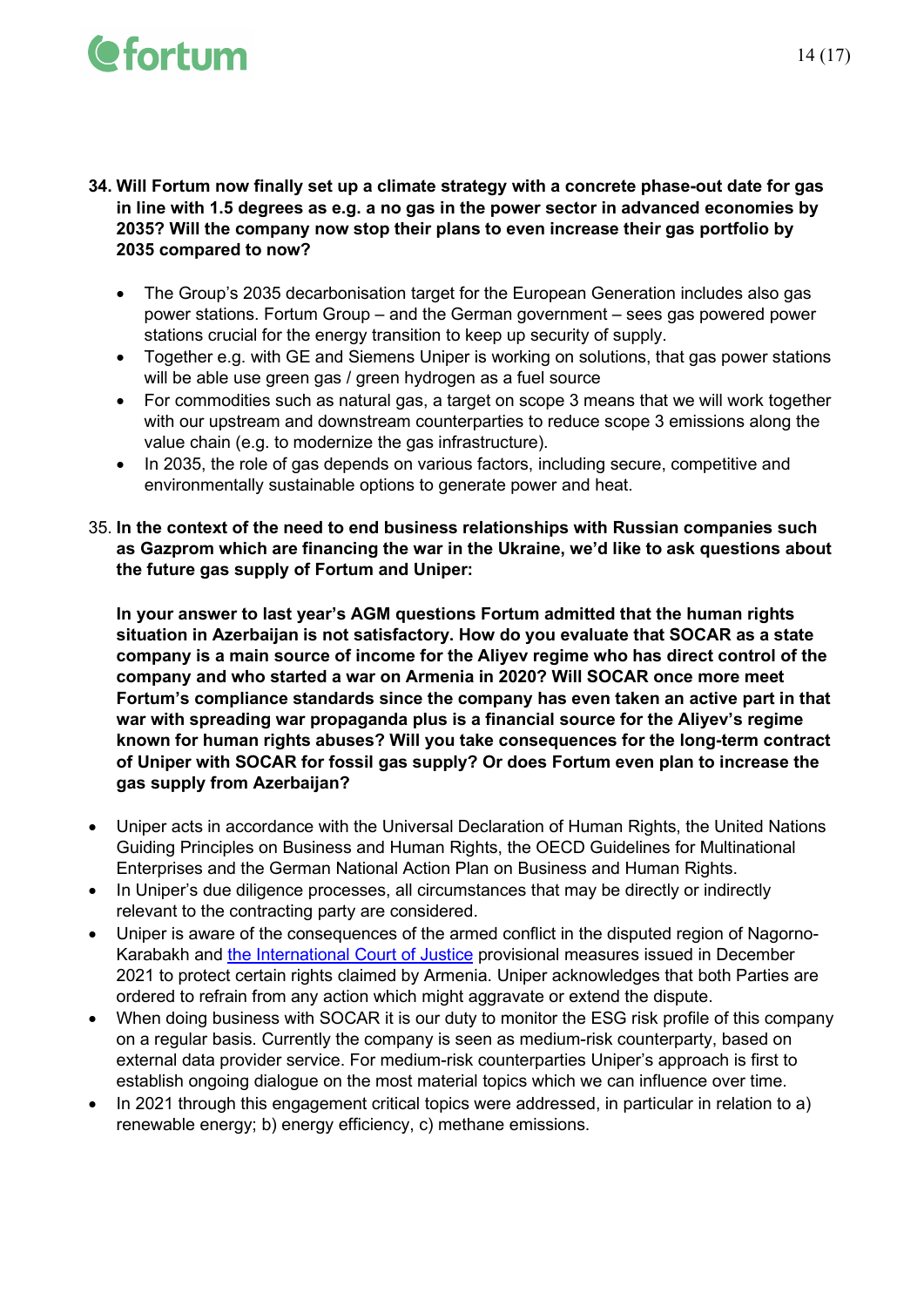# **O**fortum

- In relation to human rights impacts following the 2020 armed conflict, we hope that clarity will be made and responsibilities identified.
- Until then, we must abide to our contractual obligations and foster continuous improvement of our suppliers' ESG performances.

#### **36. Gas supply from Qatar is also very controversial from a human rights perspective. Does Qatar play an important role in Fortum's and Uniper's plans to diversify the fossil gas supply?**

- In the current situation it is of highest priority to maintain the existing energy flows, and at the same time find ways and means to make the gas supply for Germany and Europe more diverse and thus less vulnerable to geopolitical risks.
- In order to further diversify the portfolio and as requested by the German government, Uniper plans to bring LNG directly to the German market.
- Target markets are South America, the Middle East, and Asia, particularly Southeast Asia
- Uniper has over the years increased its long term capacity at the Isle of Grain and Gate terminals in order to import LNG into Europe from a diverse source of global supply
- In line with Unipers plan to expand our diversified gas business and progressively decarbonize it, Uniper began to conduct ESG due diligence of individual projects and deals. Uniper believes that working with strategic gas suppliers to mitigate ESG risks along the value chain can have significant positive impacts for communities involved and for the planet as a whole.

**37. Fossil gas has a huge climate effect and growing evidence about methane leaks in the supply chain clearly show that fossil gas must be phased out in the next decades completely. Fossil gas supply remains a problematic task due to Russia's war against Ukraine, the human rights problems related to big gas exporters like Azerbaijan or Qatar or the negative impact of fracking in the US or environmental and cultural impacts in Australia. Is Fortum aware of any alternative supply sources for fossil gas from Russia which are apart from the severe climate impacts not causing any environmental (e.g. through fracking or impacts to marine life etc.) or human rights problems (e.g. state energy companies of governments known for human right violations)? How do Fortum and Uniper evaluate the future of gas in the companies' overall strategy?**

• See the answer above.

### **Muut / Miscellaneous**

### **Norilsk Nickeliin (Nornickel) liittyvät kysymykset / Questions related to Norilsk Nickel**

38. **Following Moscow's invasion of Ukraine, Fortum announced it will not make new investments in Russia. To what extent does this decision affect your current and planned projects and business relationships with Norilsk Nickel (Nornickel)? To what extent does this decision affect your cooperation with Nornickel and BASF to build a battery recycling cluster in Harjavalta, Finland? Have you conducted**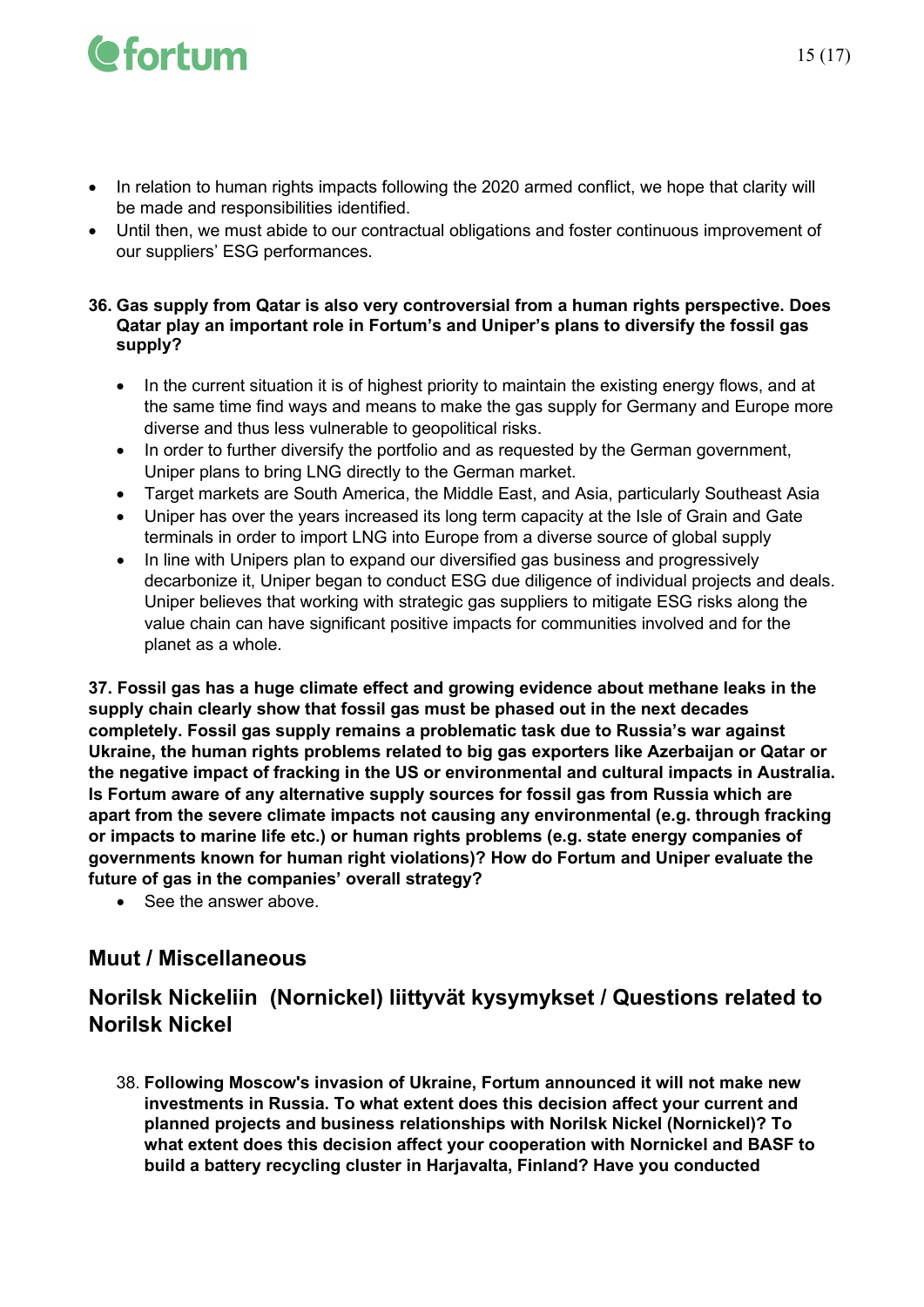**environmental and human rights due diligence in relation to your business relationships with Nornickel? If yes, what are the results? If not, do you plan to conduct such due diligence? Please also state the reasons if you not conduct such due diligence.**

- Fortum Recycling & Waste proceeds with its projects in Harjavalta, Finland, as initially planned. Both Fortum's pilot plant and our new plant under construction are investments in Finland, not in Russia, both are also 100% Fortum owned. Norilsk Nickel Harjavalta Oy, a company registered in Finland, is one of Fortum's counterparties in the cluster and one of the raw materials used is metal containing waste originating from e.g. Norilsk Nickel Harjavalta Oy site.
- As part of the investing process, Fortum has conducted its standard sustainability assessment addressing the activities of its counterparties. Fortum complies with all applicable laws and regulations, including sanctions, and is following the present situation closely. Neither Norilsk Nickel Harjavalta Oy nor its parent are currently sanctioned.
- The geopolitical situation further highlights the importance for investing in the Finnish and European battery value chain and thus the need for finding ways to sustainably improve the local availability of raw materials that are critical for the manufacture of batteries and help improve the recycling of industrial waste in Europe in general.

#### **39. In November 2021 more than 50 miners were killed in a mine accident at the Listvyazhnaya mine in the Kemerovo region. Poor safety measures are the probable cause of the accident. Has Fortum or Uniper investigated the circumstances of the accident? Did Fortum or Uniper get coal deliveries from this mine?**

- Neither Fortum or Uniper has been purchasing coal from this supplier in the past years.
- Both Fortum and Uniper are members of Bettercoal Initiative. Since the supplier in question is also a Bettercoal supplier, the Bettercoal secretariat is engaging with the company to understand the exact causes of the accident and the actions necessary to prevent such an accident in the future.
- **40. The Scarborough LNG gas in Australia project will produce levels of pollution which are equivalent to 15 coal-fired power stations and is planned in one of the most culturally and environmentally important areas of Western Australia. Are you aware of the climate impacts, risks for marine life and threats to 40.000-year-old Aborigine art which are linked to the gas extraction in Scarborough? Are you also aware of the two major court cases and local owner and public protests against the project in Australia? Will you cancel the sale and purchase agreement with the developer of the project, Woodside?**
- We are aware of the court cases and the recent rejection of the supreme court against CCWA's (Conservation Council of Western Australia) challenges against Woodsides Scarborough project (1st March).